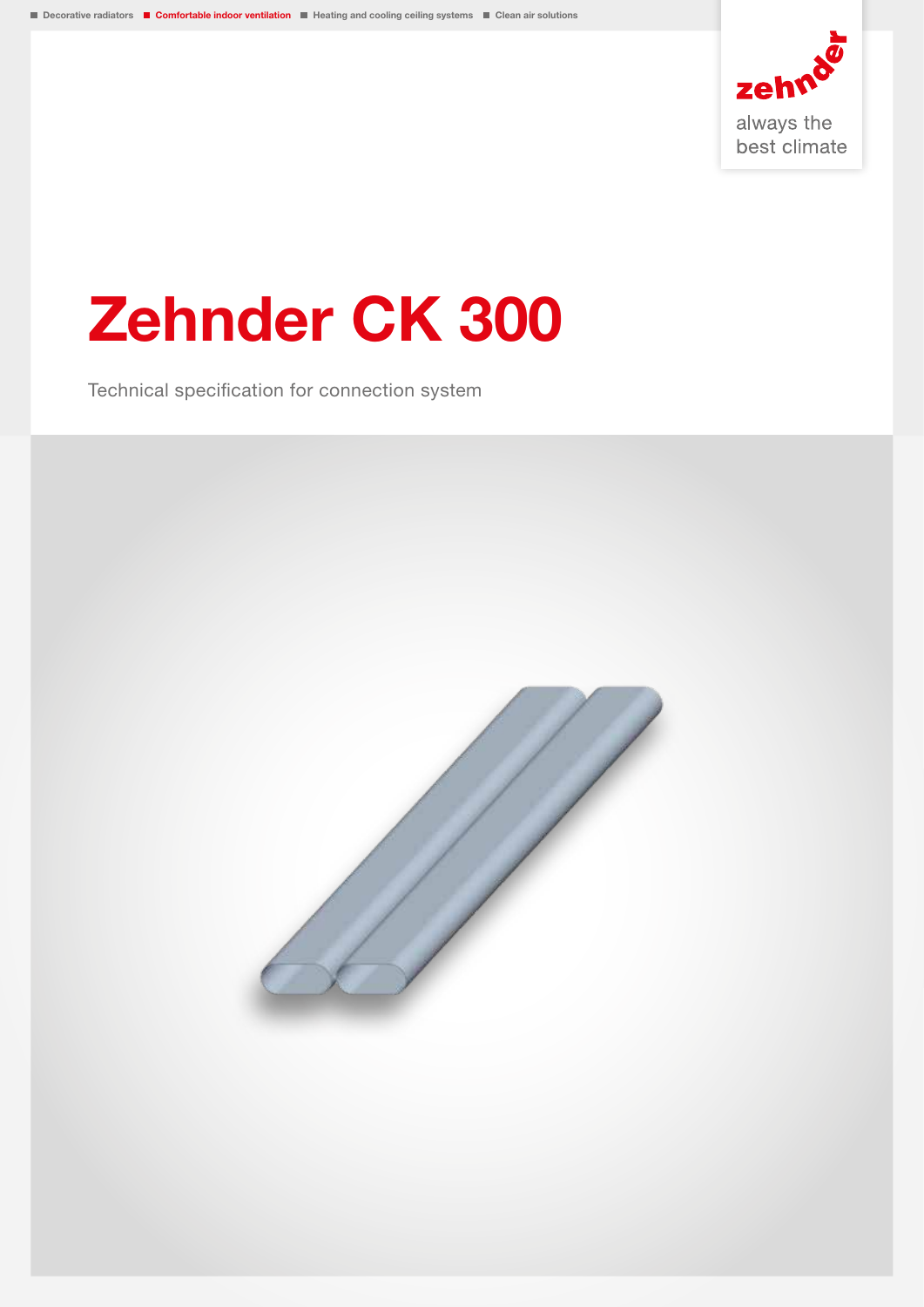# **General**

The flat twin duct CK 300 is used for airtight connection of unit and manifold. It offers an easy, clean and quick mounting on the wall or below ceilings.

Numerous accessories are available for flexible mounting options.





Zehnder CK 300 CK 300 twin duct nipple





Lip seal CK 300 CK 300 twin duct cap



CK 300 H twin duct bend CK 300 V twin duct bend



Junction 2x CK 300, DN 180





Junction CK 300

# Technical specifications

| <b>Zehnder CK 300</b>      |      |
|----------------------------|------|
| Width of single duct (mm): | 158  |
| Height (mm)                | 70   |
| Width of twin duct (mm)    | 326  |
| Length (mm)                | 1500 |

# **Benefits**

- Flat twin duct 70 mm in height used as a connector between ventilation unit and manifold or for optimum airflow between two manifolds on separate floors
- Interlocking connections fitted with lip seals ensure an airtight seal between components
- **Low pressure loss at an air volume of 300 m<sup>3</sup>/h**
- The light weight means it can be mounted easily, cleanly and quickly below the ceiling or on the wall using the appropriate holders
- Smooth-walled and odourless for good hygiene properties

# Article numbers

| <b>Description</b>              | <b>Article number</b> |
|---------------------------------|-----------------------|
| CK 300 duct / 1.5 m (twin duct) | 990 322 020           |

| <b>Accessories</b>          | <b>Article number</b> |
|-----------------------------|-----------------------|
| Lip seal CK 300             | 990 322 026           |
| CK 300 twin duct cap        | 990 322 024           |
| CK 300 H twin duct bend     | 990 322 021           |
| CK 300 V twin duct bend     | 990 322 022           |
| Junction CK 300 / DN160     | 990 322 025           |
| Junction CK 300 / DN 125    | 990 322 029           |
| Junction 2x CK 300 / DN 180 | 990 322 028           |
| Flexible element CK 300     | 990 328 821           |



Flexible element CK 300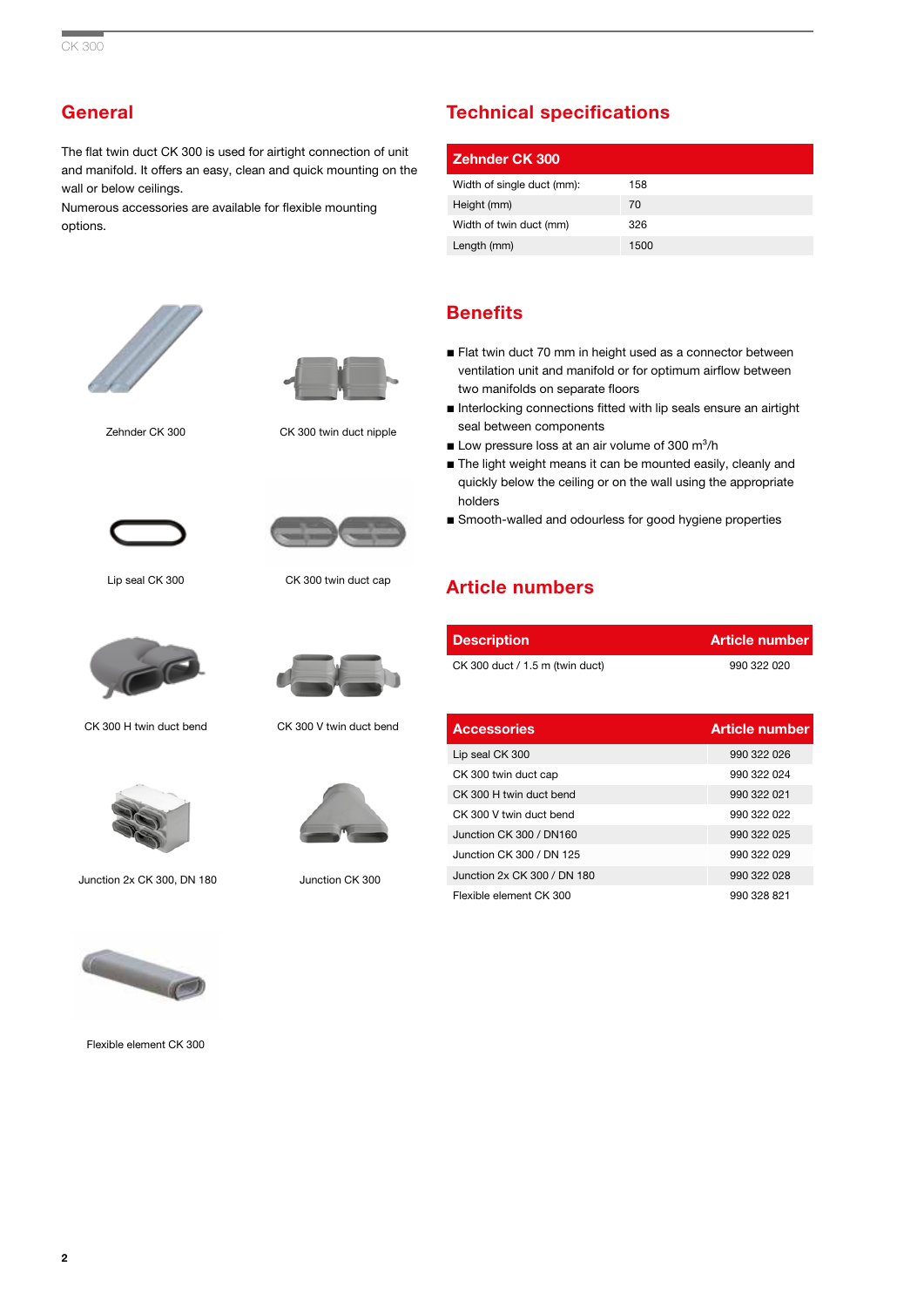## Tender specification

## CK 300

Zehnder CK 300 twin duct made of ABS-plastic with a length of 1500 mm for mounting directly on concrete ceilings or on walls. The pluggable system componants are sealed by lip seals and offer an airtight connection. The smooth, hygienic twin duct is made for air flows of 300 m<sup>3</sup>/h at low pressure losses.

## Specification:

Material: ABS plastic Permissible operating temperature: -25 up 60 °C

#### CK 300 twin duct nipple

ABS connector for the direct connection of two CK 300 ducts. The joint is sealed using the lip seals provided.

## CK 300 lip seals

Lip seals for sealing and securing joints. Suitable for use with all CK 300 accessories.

#### CK 300 twin duct caps

ABS end caps to close CK 300 ducts and ensure they remain dust-free during construction. Can also be used with straight connectors and bends.

## CK 300 H twin duct bend, horizontal

ABS 90° horizontal bend to connect CK 300 ducts for changes in direction within the same plane. The joint is sealed using the four lip seals provided.

#### CK 300 V twin duct bend, vertical

ABS 90° vertical bend to connect CK 300 ducts for changes in direction within the same plane. The joint is sealed using the four lip seals provided.

## CK 300 junction

ABS junction to act as a connector between manifold/CK 300 and round connection dimensions. Available for different diameters: DN 125, DN 160 or DN 180.

## Flexible element CK 300

Flexible element for flexible connection of the air duct CK 300. Narrow bends up to 45° can be created with the flexible connection piece. It also allows you to implement height offsets.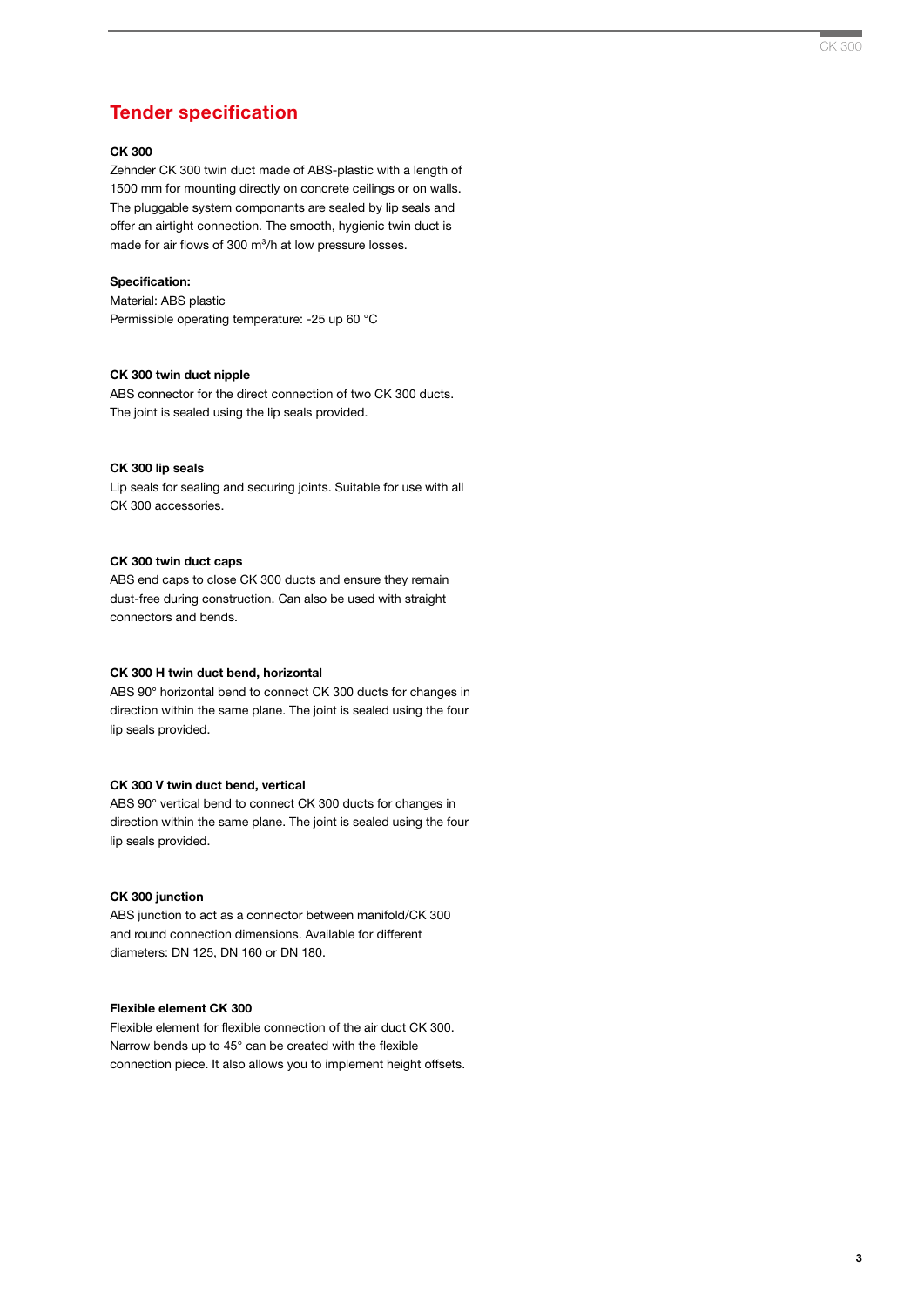# Dimensional drawing

## Zehnder CK 300



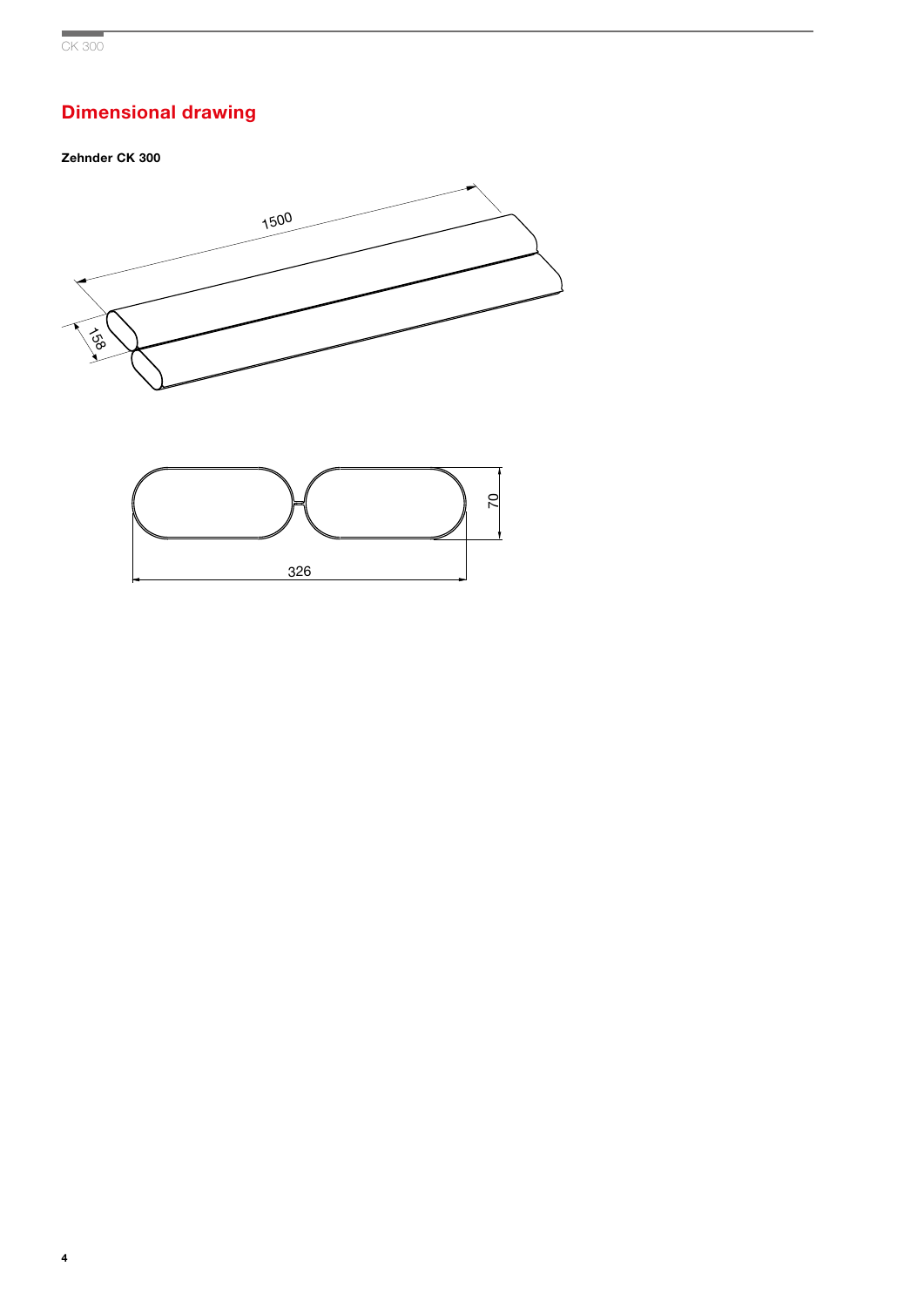# Pressure loss graph

Shaped elements





nominal ventilation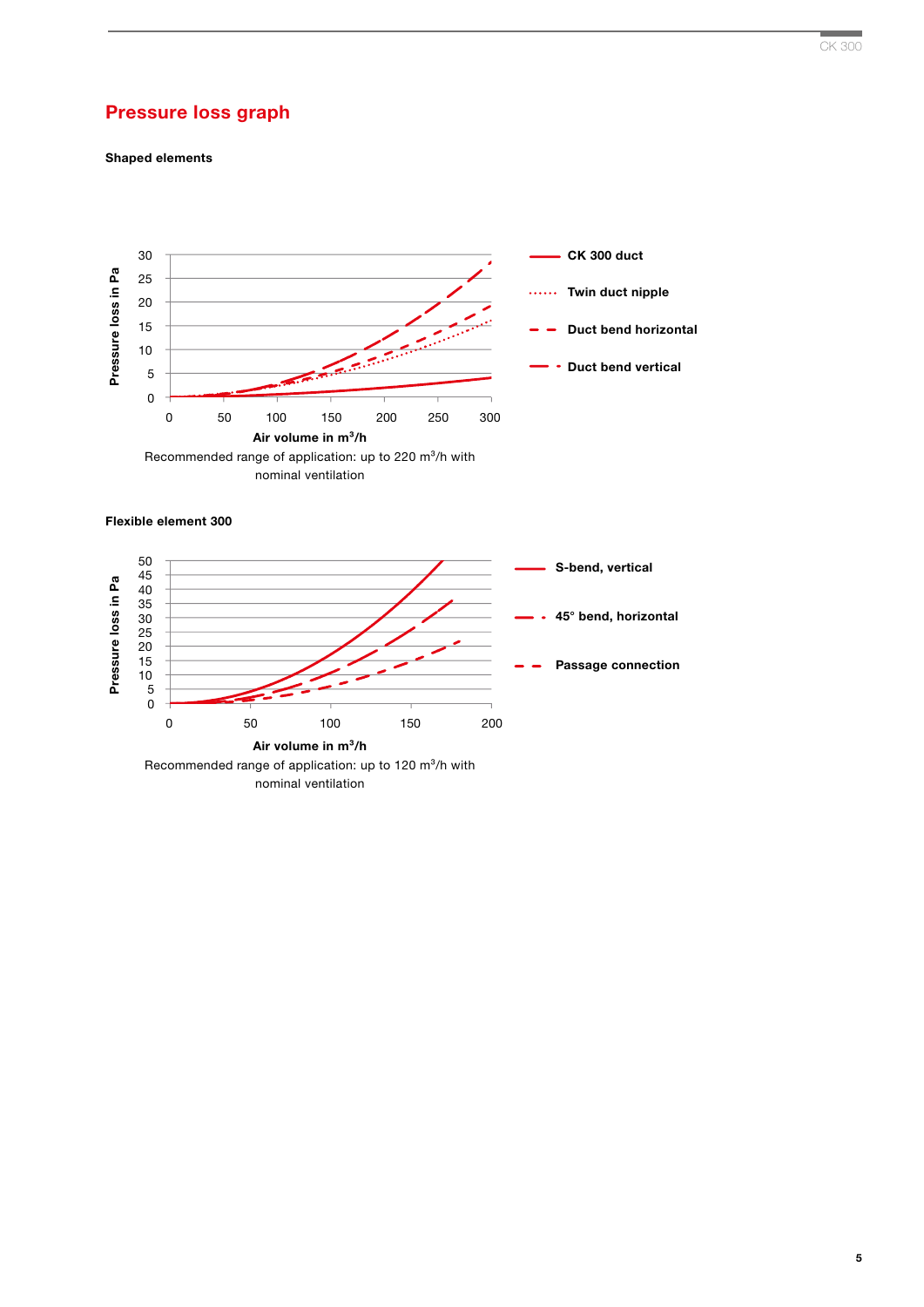# Dimensional drawings for accessories

CK 300 twin duct nipple



CK 300 end cap





CK 300 H twin duct bend





CK 300 V twin duct bend



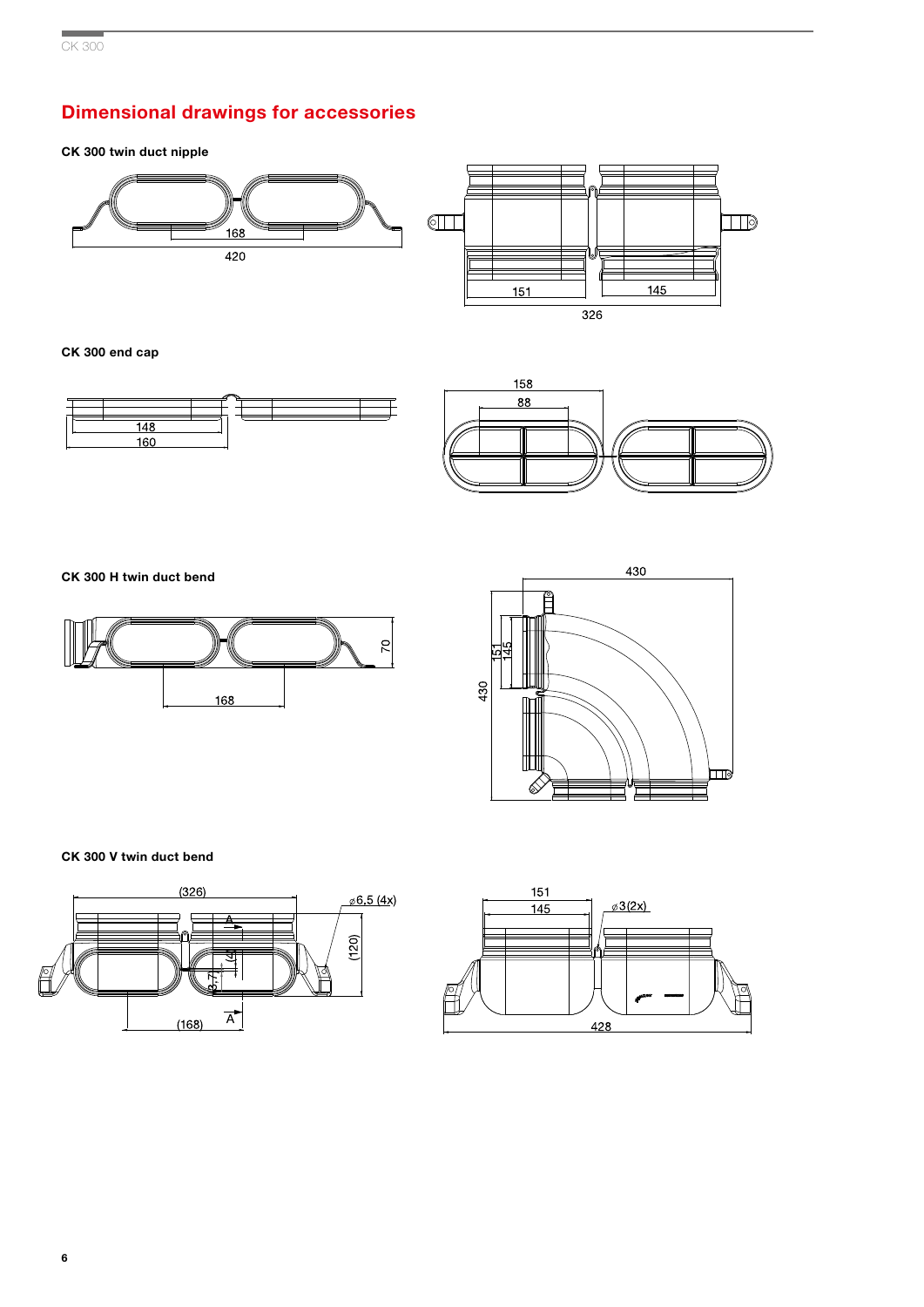Junction CK 300



## Junction 2x CK 300, DN 180